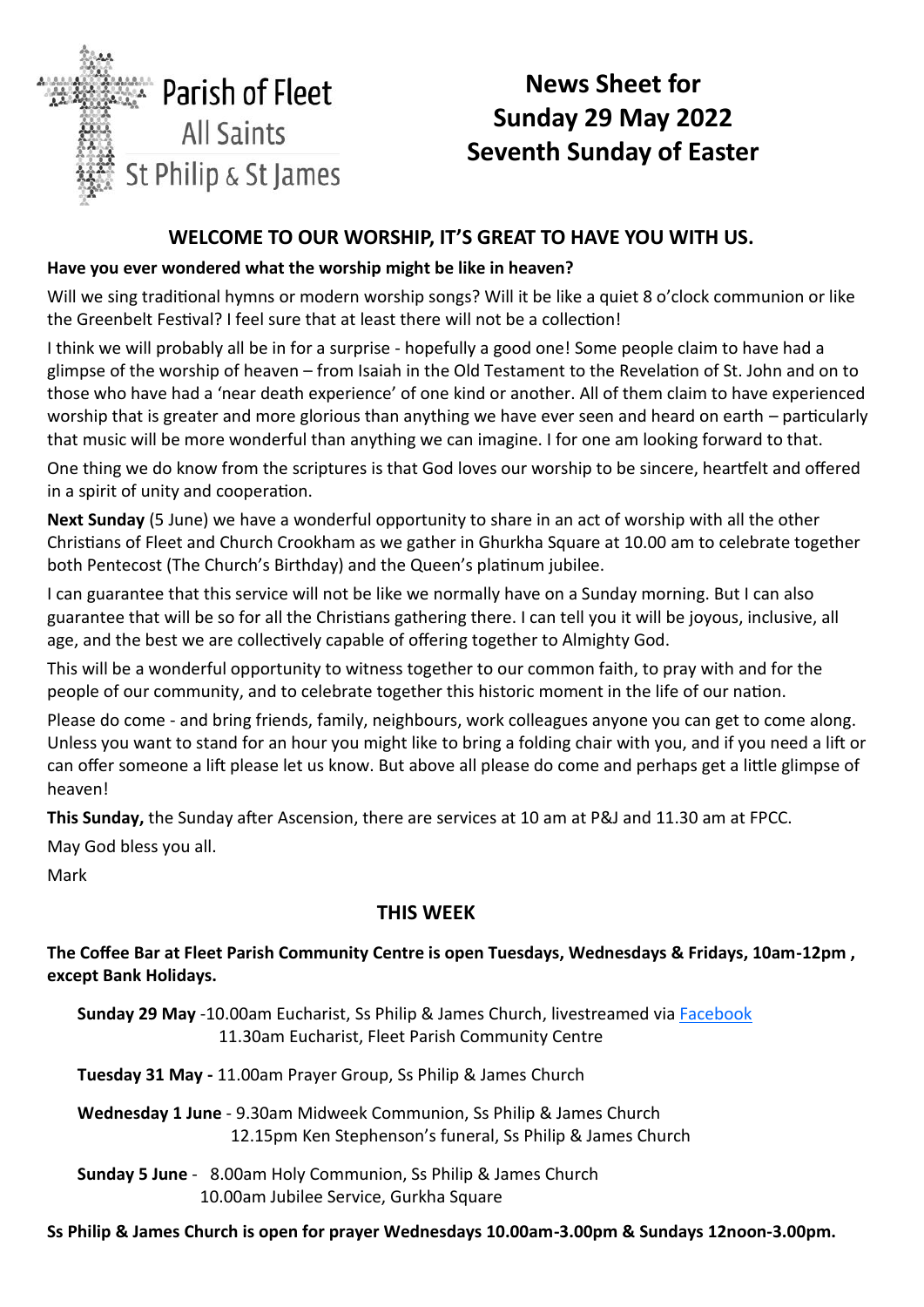#### **PRAYERS FOR SUNDAY 29 MAY - SEVENTH SUNDAY OF EASTER**

**TODAY'S COLLECT** O God the King of glory, you have exalted your only Son Jesus Christ with great triumph to your kingdom in heaven: we beseech you, leave us not comfortless, but send your Holy Spirit to strengthen us and exalt us to the place where our Saviour Christ is gone before,who is alive and reigns with you, in the unity of the Holy Spirit, one God, now and for ever.

**PRAYER AFTER COMMUNION** Eternal God, giver of love and power, your Son Jesus Christ has sent us into all the world to preach the gospel of his kingdom: confirm us in this mission, and help us to live the good news we proclaim; through Jesus Christ our Lord.

#### **PLEASE REMEMBER IN YOUR PRAYERS THIS WEEK . . .**

**Those in urgent need of our prayers including…** Alona Beauchamp, Jean Belgrove, Melanie Brant, Chris Butterfield, Angus Cairns, Carol Paton, Peter Rogers, Michael Standen, Tyler Thompson, Lucy Tyler, Barbara Willis, Clare and family, Phillip.

**Members of our extended church family in need of our continuing prayers...** Matthew Allen, Gladys Barber, Marion Brown, Dilys Denney, David & Yvonne Dunk, Joan Hall, Alan Harvey, Dexter Heard, Michael Heard, Tony Holbeche, Sue Huddie, Garth Kellett, Bonnie Lewis, Sheila O'Connor, Gill Page, Matthew Parkes, John Simson, Dee Stephenson, Eileen Taylor, Erica Taylor, Jean Thomas, John Tillyer and Molly Wilson.

**Those who have died recently** Carol Beynon, William King, Ken Stephenson, Shealagh Dickson, Sylvia Stutley.

**Those from our two memorial books whose anniversaries fall at this time…** Agnes Ambrick, Sandra Harris, Grace Gidney, Ronald Westlake, Dorothy Beale, Mavis Stevens, Harold Waller, Kay Thake, Marjorie Peasley, Leslie Boothroyd, Doris Grainger and Joyce Woodward.

#### **PRAYER DIARY FOR WEEK BEGINNING 30 MAY 2022**

**Meditation** Jesus did not say, 'You will never have a rough passage, you will never be overstrained, you will never feel uncomfortable', but he did say, 'You will never be overcome.' *Julian of Norwich*

**We give thanks for** musicians, artists and writers who enrich our lives with their work.

**Please pray…**

**Mon -** For families in conflict or difficulty of any kind.

**Tues** - Those who work in the civil and public services.

**Wed -** The people of Zimbabwe.

**Thurs -** For those awaiting medical treatment which has been delayed because of the current crisis.

**Fri -** For Her Majesty the Queen at the time of her Platinum Jubilee.

**Sat -** For all involved in the Jubilee celebrations in our town.

**Sun (Pentecost Sunday) -** For our worship today with all Christians of Fleet and Church Crookham. For an outpouring of the Holy Spirit upon the people of our town.

**ALL WEEK –** For those who live in Magnolia Way, Maplers Drive, Marlborough Close, Marrow Meade, Marwell Road, Mattingley Drive.

#### **READINGS FOR SUNDAY 29 MAY**